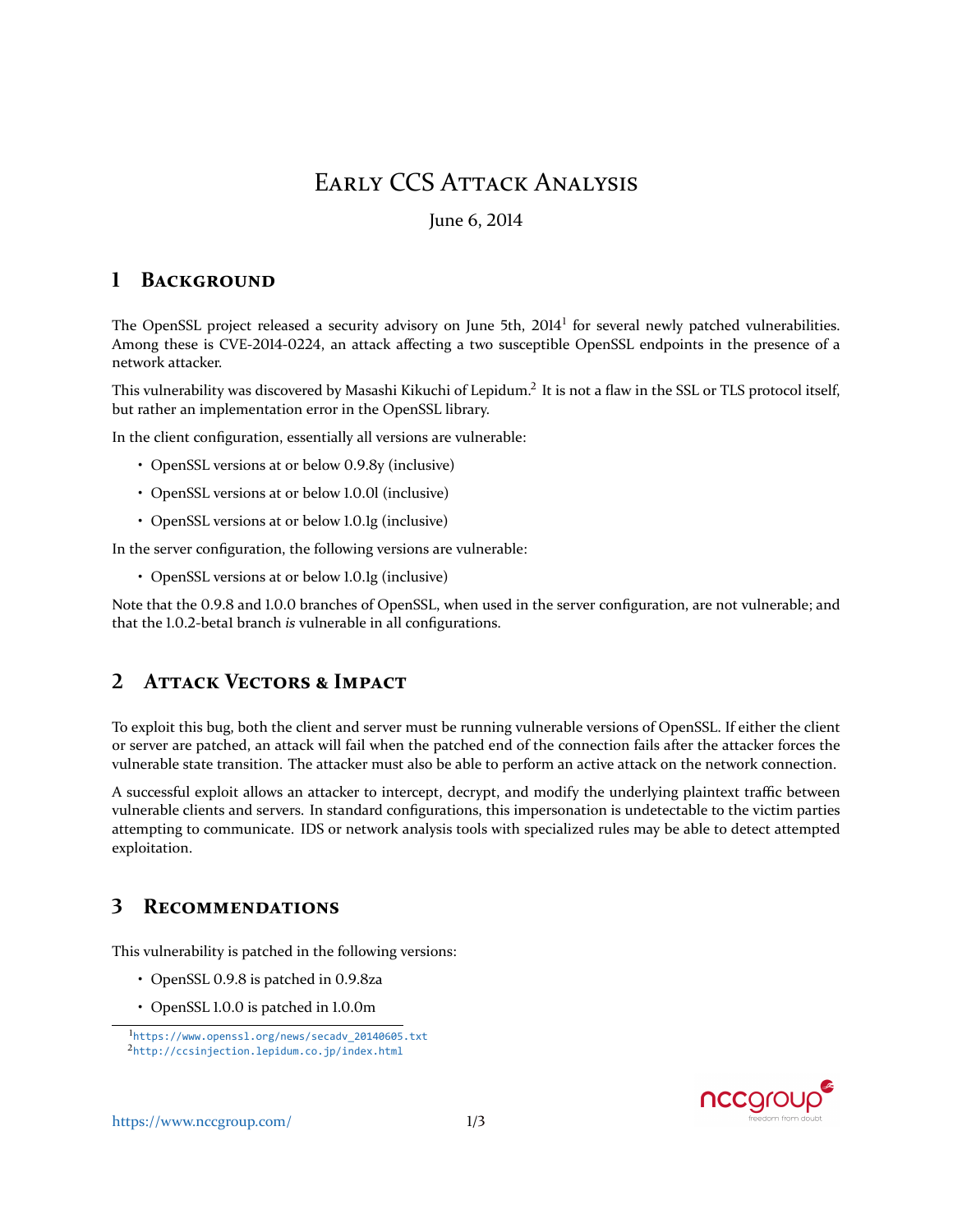• OpenSSL 1.0.1 is patched in 1.0.1h

Users of these branches should upgrade to the latest version immediately. The 1.0.2 branch (still a beta release) is as yet unpatched. Because the client configuration is also vulnerable, it is also important to upgrade machines that do not run listening services, as client programs that connect to vulnerable machines (such as partners or third parties for updates or business purposes) can still be attacked.

### **3.1 OPERATING SYSTEM UPDATES**

- Windows If OpenSSL is in use by applications, it will need to be updated through whatever update mechanism is available. OpenSSL can be built for Windows, $3$  but the commonly provided installers are not up to date as of this writing.
- Ubuntu See USN-2232-1 $4$
- Debian See DSA-2950-1<sup>5</sup>
- Red Hat Enterprise Linux See RHSA-2014-0625<sup>6</sup> and RHSA-2014-0626<sup>7</sup>
- CentOS  $5$  See CESA-2014:0626<sup>8</sup>
- CentOS 6 See CESA-2014:0625<sup>9</sup> and CESA-2014:0626<sup>10</sup>
- Gentoo Linux the OpenSSL 1.0.1h package is available
- FreeBSD See FreeBSD-SA-14:14.openssl<sup>11</sup>
- AWS Infrastructure Refer to <https://aws.amazon.com/security/security-bulletins/openssl-security-advisory/>

After OpenSSL has been updated, applications or servers that are running will need to be restarted. The following command will identify processes using the OpenSSL library:

\$ lsof | grep libssl

### **3.2 COMMON APPLICATIONS**

Many popular applications use SSL/TLS, but not all of them use the OpenSSL library.

- OpenVPN OpenVPN *is* affected. If on Windows, upgrade to the 1002 release<sup>12</sup> which bundles the patched 1.0.lh library. An update for the popular Tunnelblick client on Mac is still in development<sup>13</sup>
- Browsers On the desktop, neither Internet Explorer, Chrome, Firefox, nor Safari use OpenSSL and are not affected.
- Mobile Applications Certain more complex mobile applications bundle their own version of OpenSSL, which may be vulnerable. Applying mobile application updates that are available is recommended.



<span id="page-1-0"></span> $3$ [http://git.openssl.org/gitweb/?p=openssl.git;a=blob;f=INSTALL.W32;h=80e538273e996b61ae79662719bb4972f232df42;hb=](http://git.openssl.org/gitweb/?p=openssl.git;a=blob;f=INSTALL.W32;h=80e538273e996b61ae79662719bb4972f232df42;hb=HEAD) **[HEAD](http://git.openssl.org/gitweb/?p=openssl.git;a=blob;f=INSTALL.W32;h=80e538273e996b61ae79662719bb4972f232df42;hb=HEAD)** 

<span id="page-1-1"></span> $4$ <http://www.ubuntu.com/usn/usn-2232-1/>

<span id="page-1-2"></span><sup>͵</sup><https://www.debian.org/security/2014/dsa-2950>

<span id="page-1-3"></span><sup>Ͷ</sup><https://rhn.redhat.com/errata/RHSA-2014-0625.html>

<span id="page-1-4"></span><sup>ͷ</sup><https://rhn.redhat.com/errata/RHSA-2014-0626.html>

<span id="page-1-5"></span><http://lists.centos.org/pipermail/centos-announce/2014-June/020346.html>

<span id="page-1-6"></span><http://lists.centos.org/pipermail/centos-announce/2014-June/020344.html>

<span id="page-1-7"></span><sup>10</sup><http://lists.centos.org/pipermail/centos-announce/2014-June/020345.html>

<span id="page-1-8"></span>ͱͱ<http://www.freebsd.org/security/advisories/FreeBSD-SA-14%3A14.openssl.asc>

<span id="page-1-9"></span><sup>&</sup>lt;sup>12</sup><https://forums.openvpn.net/topic16039.html>

<span id="page-1-10"></span>ͱͳ<https://code.google.com/p/tunnelblick/source/list>